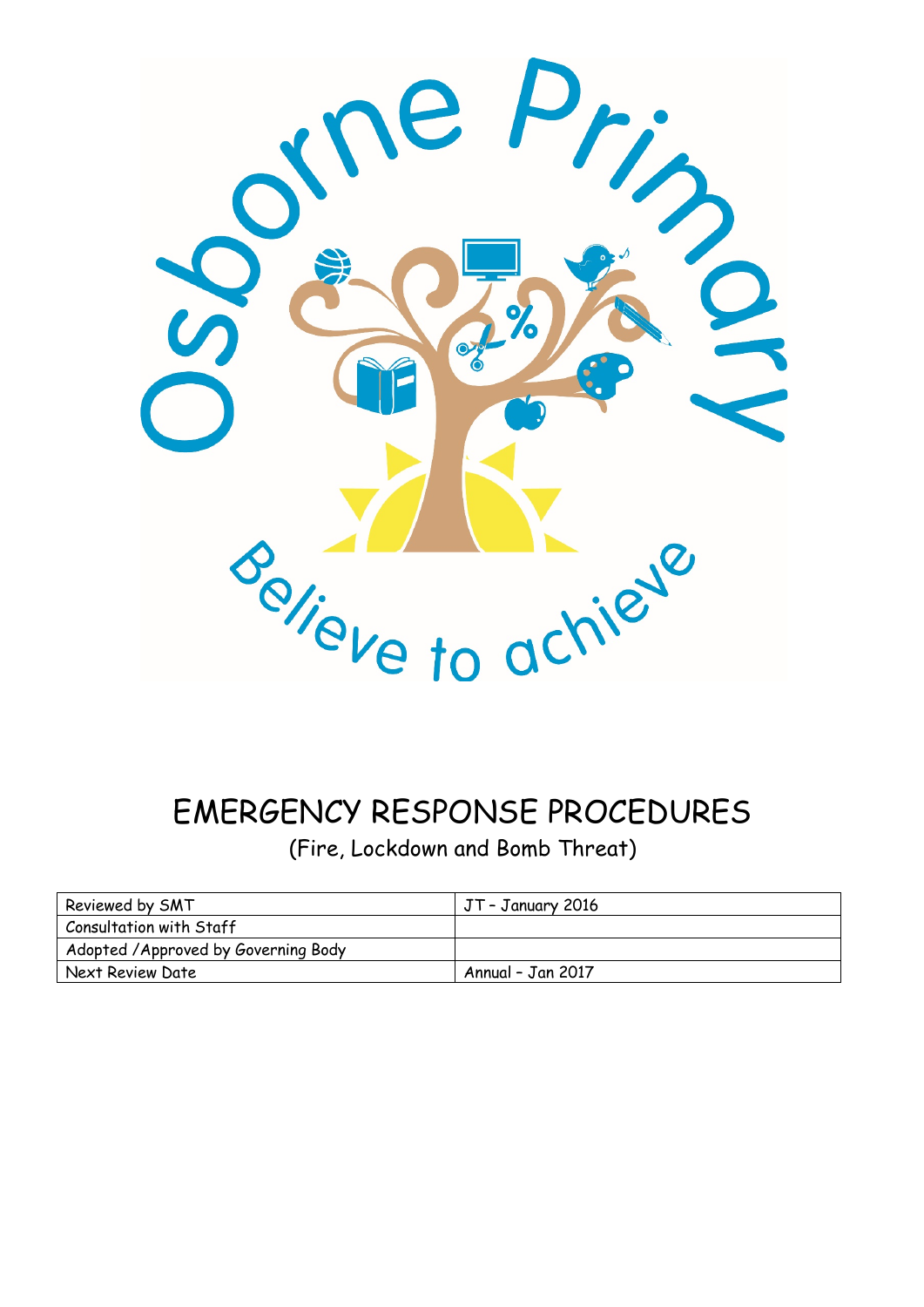## **Purpose**

The purpose of these procedures is to document the action to be taken in the event of

- fire,
- lockdown or
- bomb threat situation.

## **1. Introduction - Fire**

The prevention of fire is of vital importance. Most fires are caused by carelessness and ignorance. It is the responsibility of all personnel to become conversant with these instructions.

Upon outbreak of fire the saving and preservation of life takes precedence over the salvaging of property. A member of staff's first duty is to look after the children and this will mean the evacuation of the building. No attempt should be made to fight the fire until their safety is ensured, and then without exposing any person to risk.

#### Fire Risk Assessments

An annual risk assessment will be made by the Health and Safety representatives from the Premises subcommittee of governors – the head teacher, staff member and the Buildings Manager. It will:

- Identify any person especially at risk in a case of fire, e.g. A person who is blind, deaf or disabled, and make plans to include their safe evacuation
- Review the evacuation plan and each rooms instructions for this
- Look at the past years records of fire practices etc
- Ensure the provision of adequate training
- Review the Fire Risk Assessment sheets
- Review the provision of instruction to students or visitors to the building

#### **Staff Training**

Every member of staff will receive instructions in fire precaution during induction. The training will be recorded in the fire logbook. All members of staff will receive refresher training every 12 months.

Students and visitors will be instructed at the beginning of their placement.

#### Fire Drills

Announced fire/evacuation drills will be carried out once a term for training purposes. When a fire drill is held it will be recorded in the fire logbook, alongside any identified issues, actions and checks that the advised changes have been made. Evacuation procedures are at Appendix A.

#### Testing of Fire Alarm System

An approved maintenance company will test the fire alarm system annually and give the school an annual certificate which will be kept in the Property Log Book. However, the Buildings Manager will test the alarm on a monthly basis and record this event.

#### Emergency Lighting

The emergency lighting will be tested each month by the Buildings Manager and recorded in the Property Log Book. An approved maintenance company will test the emergency lighting system annually and give the school an annual certificate which will also be kept in the Property Log Book.

#### Emergency Exits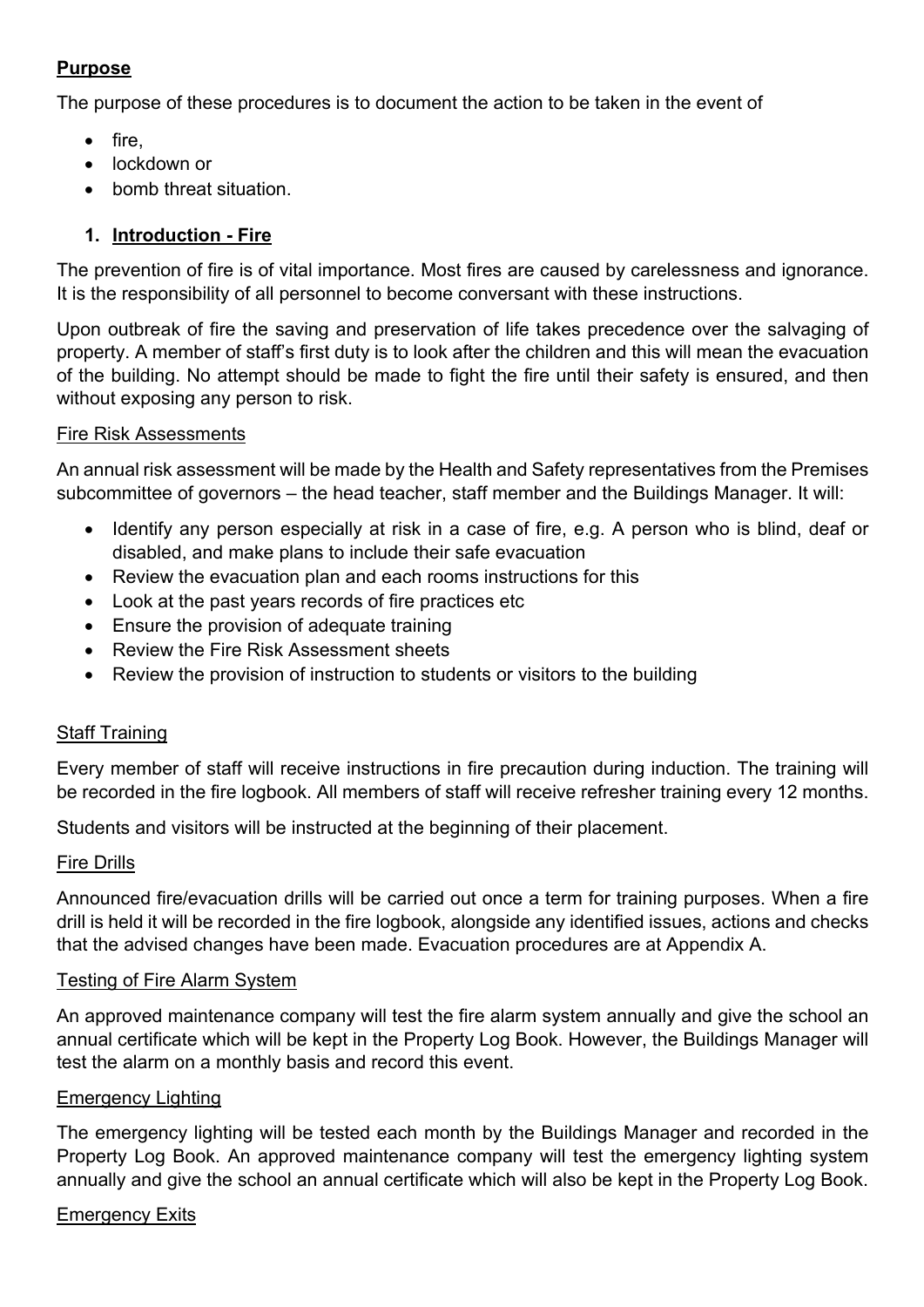All emergency exits are to be clearly signed, kept clear and free from obstruction at all times.

## General Fire Safety

All staff will make it their responsibility to ensure:

- Their exit doors are unlocked when the first person arrives.
- Fire doors will not be propped open
- Tops and fronts of heaters are kept clear
- There is 1 metre clearance to the routes of exit doors
- Displays where possible will not be above heaters, and if this is unavoidable they will be securely fixed
- Combustible materials (paper, card, fabrics etc) are not stored near to sockets or lights
- Unnecessary lights or electrical appliances (Computers, printers, TV and video, fans, laminator toaster, etc) are to be switched off and where possible unplugged.
- The Buildings Manager will ensure all electrical items, plugs and cables are PAT tested annually and the certificate which will be kept in the Property Log Book.

## **Responsibilities**

Head Teacher

- Maintain staff knowledge and understanding of fire safety.
- Ensure that the Buildings Manager undertakes his duties regarding fire safety.
- Maintain risk assessments.

## Site Supervisor

- Regularly check fire alarm systems and emergency lighting.
- Arrange annual certification by approved contractors.
- Maintain the Property Log Book.
- Support the risk assessment process.
- Ensure contractors on site are adhering to fire risk procedures

## All staff

- Know and follow general fire safety guidelines.
- Ensure the head teacher is aware of risks to fire safety.

#### Smoking

Smoking is prohibited in or around the school site.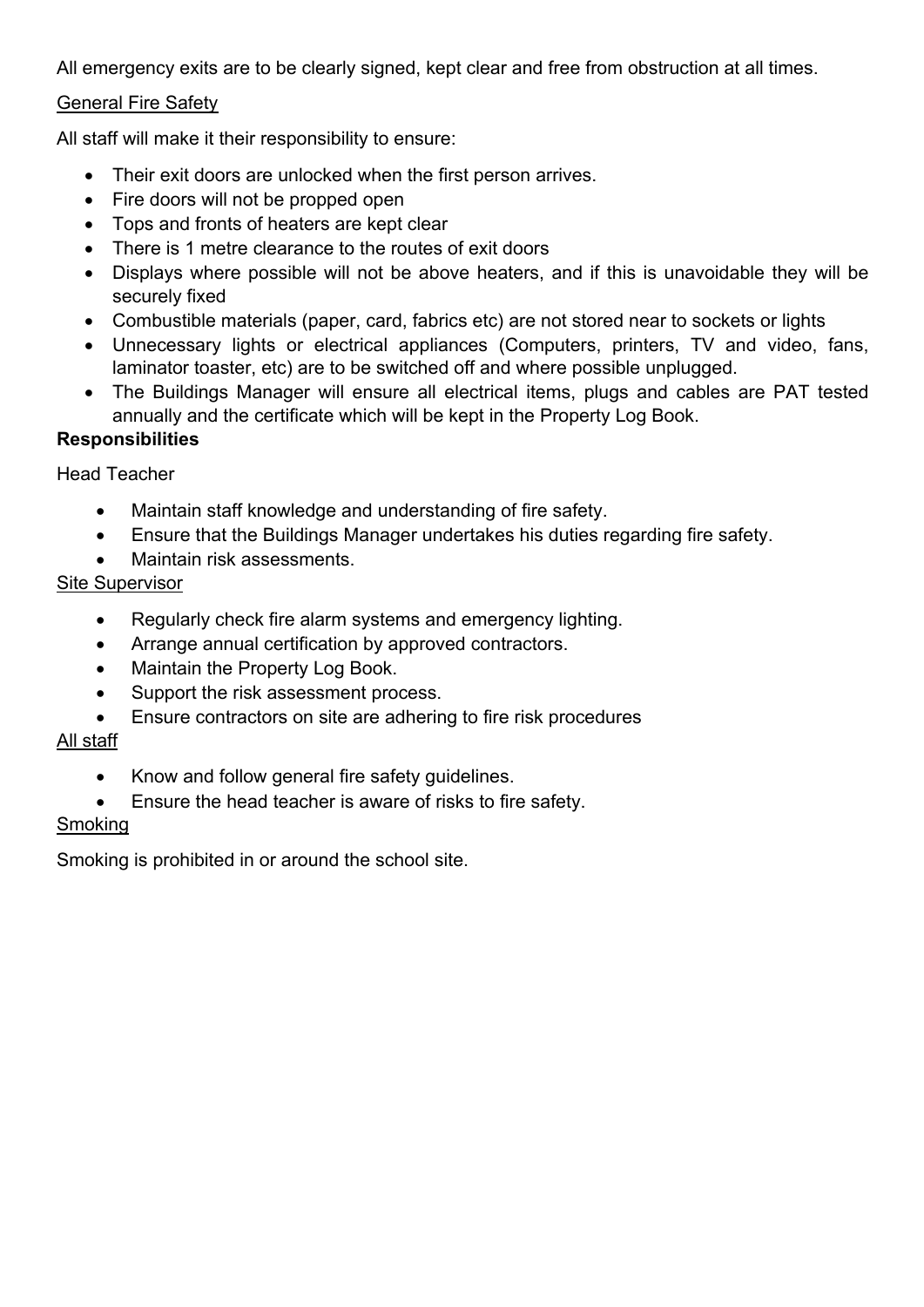## **2. What is a Lockdown and why?**

The purpose of a lockdown is to prevent an intruder from causing harm to pupils and staff. Entrances to the schools must be secured in an effort to prevent the intruder from entering the premises and staff and pupils must find a suitable place to protect themselves.

The signal for a lockdown must be clearly distinguishable from that of an evacuation (ie, the normal fire alarm signal). Any confusion may result in pupils and staff congregating at the usual assembly point, thus potentially making themselves more vulnerable to an intruder.

It is important that arrangements are in place to deal with such a situation, however, it is to be hoped that our schools will never need to implement a real lockdown.

The following procedures have been designed to be as simple as possible to ensure maximum safety of all persons on the premises, in order to minimise confusion in a potentially stressful situation.

A lock down action sheet is attached (Appendix B) to ensure any adult would know how to respond (which is also in the evacuation folder on each classroom door.)

It may be necessary to implement the Critical Incident Guidance and Business Continuity Plan subsequent to an emergency lockdown and these documents should be read in conjunction with these procedures.

Lockdown procedures should be practised annually with staff.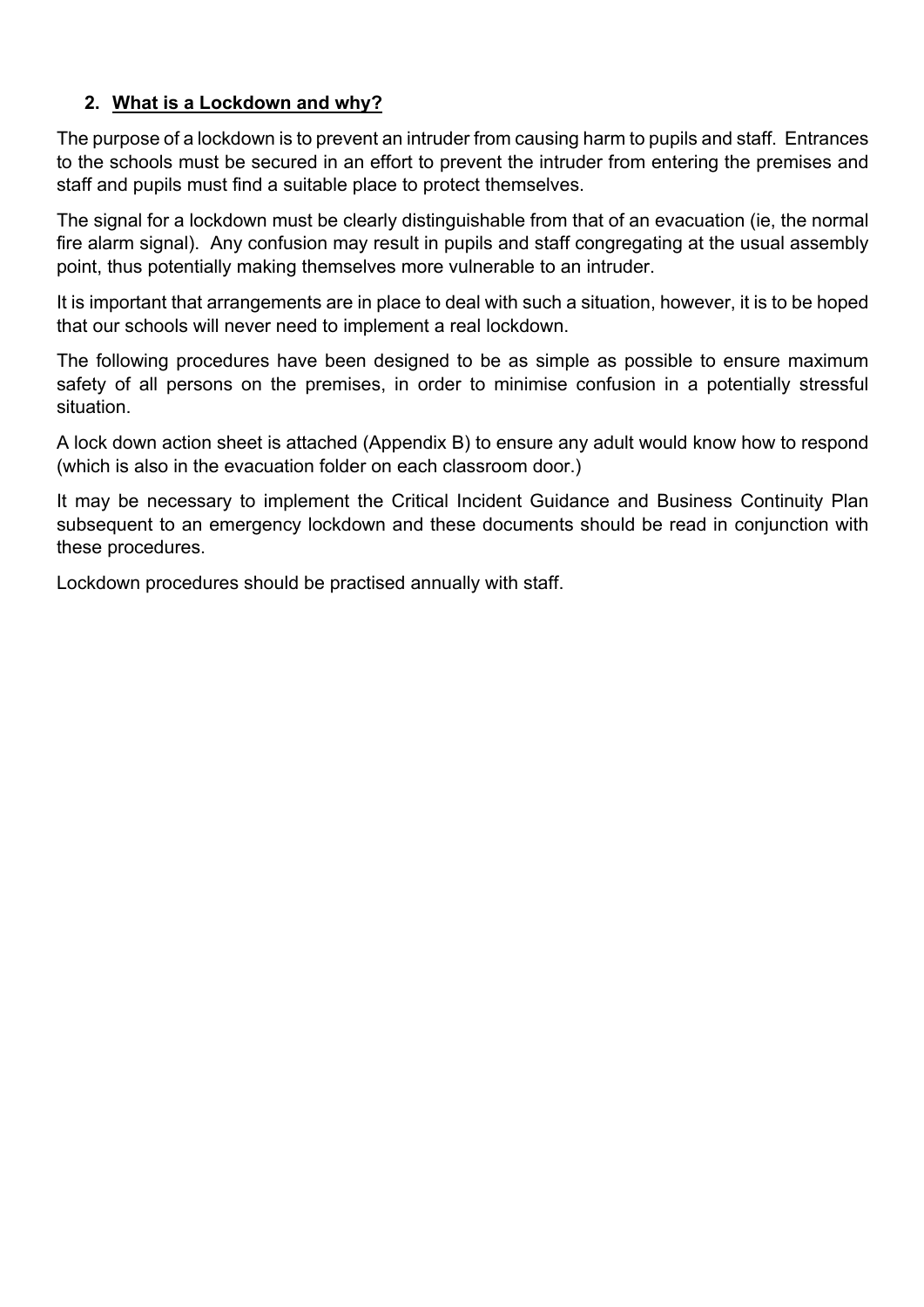## **3. Bomb Threats**

Although quite rare, these incidents do happen and can cause considerable disruption. There are six stages to responding to a bomb threat;

- i. Planning & Preparation prior to a threat
- ii. Person receiving a bomb threat
- iii. Contacting West Midlands Police
- iv. Deciding to evacuate
- v. Police attendance and searching buildings
- vi. Post-incident investigation

To aid staff a one sheet response plan has been created (Appendix C) which can be used as a quick reference guide.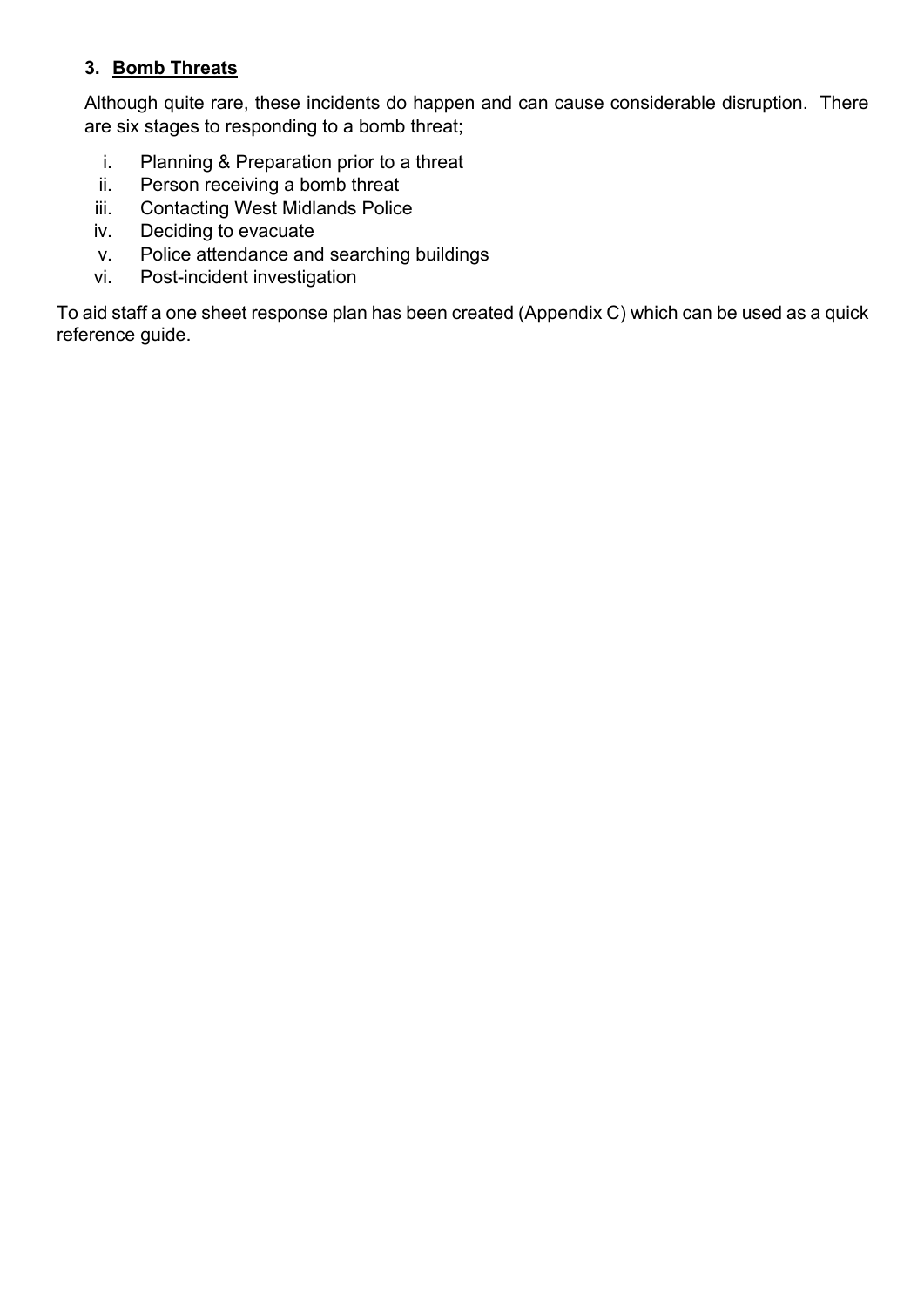## **EVACUATION PLAN – FIRE**

#### **On Hearing the Alarm Bell**

- 1. Children put equipment down and **leave** all possessions.
- 2. Children and adults stand up **calmly** and walk out of building via **NEAREST** exit, following the **fire exit signs**.
- 3. An adult leads the children **calmly** out of the building to the **NEAREST fire assembly point**;

#### The **PLAYGROUND** or

#### The **FRONT OF THE SCHOOL**.

In the case of an **extreme event** all children should be escorted calmly to the annexe site on **Osborne Road.**

- 4. The last adult checks that all children have left the classroom or curriculum area.
- 5. If possible, the last adult closes the door.
- 6. On the playground, children line up **QUIETLY** and answer the register.
- 7. Each adult (**first one to arrive** eg teacher, TA or Lunchtime Supervisor) taking the register should **inform** the senior teacher as soon as possible, that all children are present or report a missing child.
- 8. **Lunchtime Supervisors** will **bring the registers** out of the building, as they leave.
- 9. **Office staff** will bring the **registers, visitor's and staff signing in book** and **card index** out of the building, as they leave. Parents can then be contacted if we cannot return to the building.

 10. Any **adult nearest** to the **toilets** and **ICT suite** will check they are vacant before leaving the building.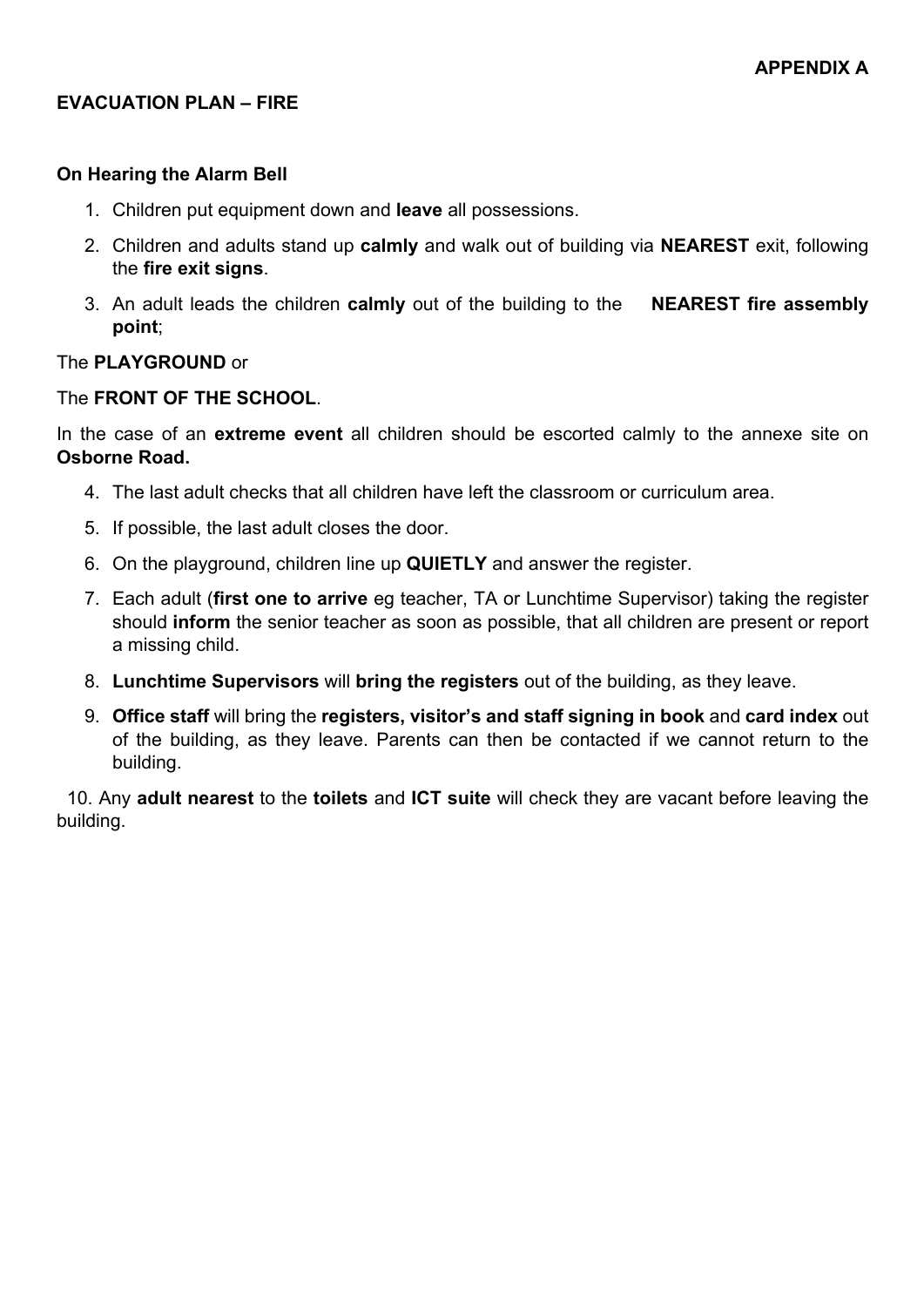## **APPENDIX B - LOCK DOWN RESPONSE PLAN at Osborne Primary - Immediate Action Sheet:**

|                                                                                                                                                                                               | 1. AWARENESS of THREAT on site during school day                                                                                                                                                  |               |                                                                                                                    |  |
|-----------------------------------------------------------------------------------------------------------------------------------------------------------------------------------------------|---------------------------------------------------------------------------------------------------------------------------------------------------------------------------------------------------|---------------|--------------------------------------------------------------------------------------------------------------------|--|
|                                                                                                                                                                                               | Threats could include: aggressive                                                                                                                                                                 |               | Close and lock hatch if possible to ensure isolation of staff and pupils                                           |  |
|                                                                                                                                                                                               | or violent intruder;                                                                                                                                                                              | form a threat |                                                                                                                    |  |
|                                                                                                                                                                                               | siege/hostage incident;<br>Tell Head (Deputy or Assistant in Head's absence) who should                                                                                                           |               |                                                                                                                    |  |
|                                                                                                                                                                                               | dangerous animals; armed                                                                                                                                                                          |               | then contact Emergency Services on 9-999 with intruder                                                             |  |
|                                                                                                                                                                                               | robbery or intruder;                                                                                                                                                                              | information   |                                                                                                                    |  |
|                                                                                                                                                                                               | lightning/severe storms.                                                                                                                                                                          |               | School and Governor Support - 0121 303 2541                                                                        |  |
|                                                                                                                                                                                               |                                                                                                                                                                                                   |               | 2. ALERT staff via claxon in whole school , if safe to do so, or claxon in KS2 and internal phone system or staff  |  |
|                                                                                                                                                                                               | mobile phones (in office or grab bags)                                                                                                                                                            |               |                                                                                                                    |  |
|                                                                                                                                                                                               | ٠                                                                                                                                                                                                 |               | Office staff to relocate to staffroom, if not safe to stay in office. Take grab bags if possible                   |  |
|                                                                                                                                                                                               | Kitchen staff to be alerted and relocate to staffroom, if not safe go to KS1.<br>$\bullet$                                                                                                        |               |                                                                                                                    |  |
|                                                                                                                                                                                               | SLT to ensure all outside doors are closed, if safe to do so                                                                                                                                      |               |                                                                                                                    |  |
|                                                                                                                                                                                               | Y4 and Y5 to relocate to hall, if safe to do so, or Y3 and Y6 classrooms.                                                                                                                         |               |                                                                                                                    |  |
| 3.                                                                                                                                                                                            |                                                                                                                                                                                                   |               | DESIGNATED PERSONS: Head, Deputy, Assistant Head and SBM to relocate to Inclusion/AHT office and known             |  |
|                                                                                                                                                                                               | as incident room                                                                                                                                                                                  |               |                                                                                                                    |  |
|                                                                                                                                                                                               |                                                                                                                                                                                                   |               | Office staff to inform Site Buildings Manager to enter site if on playground within school fence; if outside       |  |
|                                                                                                                                                                                               | school fence vacate site if possible                                                                                                                                                              |               |                                                                                                                    |  |
|                                                                                                                                                                                               |                                                                                                                                                                                                   |               | After lock down consider: Do you recognise the voice? Accent? Comments made. Make notes.                           |  |
| 4.                                                                                                                                                                                            |                                                                                                                                                                                                   |               | IF SAFE TO MOVE around inside school, the Head, D, AH and SBM, should liaise and inform staff of appropriate       |  |
|                                                                                                                                                                                               | actions.                                                                                                                                                                                          |               |                                                                                                                    |  |
| 5.                                                                                                                                                                                            |                                                                                                                                                                                                   |               | IN CLASSROOMS pupils and staff should stay inside the room, with the door and windows closed and blinds            |  |
|                                                                                                                                                                                               |                                                                                                                                                                                                   |               |                                                                                                                    |  |
|                                                                                                                                                                                               | drawn. It may be necessary for pupils and staff to sit or lie on the floor beneath windows. If necessary, teachers<br>should lock the classroom doors.                                            |               |                                                                                                                    |  |
|                                                                                                                                                                                               |                                                                                                                                                                                                   |               |                                                                                                                    |  |
|                                                                                                                                                                                               | 6. Pupils not in classrooms should be taken to the nearest securable room, and stay in that room until the all clear                                                                              |               |                                                                                                                    |  |
|                                                                                                                                                                                               | signal is given; pupils in toilets etc should go to nearest occupied room                                                                                                                         |               |                                                                                                                    |  |
| 8.                                                                                                                                                                                            | IF OUTSIDE pupils should be brought into the building as soon as possible.<br>7.<br>STAFF to CHECK pupil's names against the fire register and report pupils present and absent via mobile phone, |               |                                                                                                                    |  |
|                                                                                                                                                                                               | e-mail if doors are secured.                                                                                                                                                                      |               |                                                                                                                    |  |
| 9.                                                                                                                                                                                            |                                                                                                                                                                                                   |               | Any pupils not accounted for should be communicated by the Office staff to HT, DH, AH or SBM and an                |  |
|                                                                                                                                                                                               |                                                                                                                                                                                                   |               | immediate search should be instigated. inform when the pupil is located and deposited in a place of safety.        |  |
|                                                                                                                                                                                               |                                                                                                                                                                                                   |               | 10. Once the lockdown has been initiated, all staff and pupils (unless Head, DH, AH or SMB) should remain in their |  |
|                                                                                                                                                                                               | secure position until they are advised that it is safe to leave by the above staff.                                                                                                               |               |                                                                                                                    |  |
|                                                                                                                                                                                               | 11. Following the all-clear, a debrief will be undertaken.                                                                                                                                        |               |                                                                                                                    |  |
|                                                                                                                                                                                               | 12. Before School                                                                                                                                                                                 |               |                                                                                                                    |  |
|                                                                                                                                                                                               | Claxon to be sounded in and outside of building                                                                                                                                                   |               |                                                                                                                    |  |
|                                                                                                                                                                                               | Lock school pedestrian and vehicle gates so threat cannot enter school site<br>$\bullet$                                                                                                          |               |                                                                                                                    |  |
|                                                                                                                                                                                               |                                                                                                                                                                                                   |               |                                                                                                                    |  |
|                                                                                                                                                                                               | Following message to be sent to parents by Office Manager after conferring with Head<br>٠                                                                                                         |               |                                                                                                                    |  |
| "WM Police have advised the school to lock down temporarily due to an incident. The phones and<br>entrances will not be staffed, external doors locked and nobody will be allowed in or out." |                                                                                                                                                                                                   |               |                                                                                                                    |  |
| Any children at front of school before 8:45am, on playground after 8:45am to be collected by SLT, if safe to do                                                                               |                                                                                                                                                                                                   |               |                                                                                                                    |  |
| SO.                                                                                                                                                                                           |                                                                                                                                                                                                   |               |                                                                                                                    |  |
|                                                                                                                                                                                               | 13. Contact City Council Officers during school                                                                                                                                                   |               | <b>Out of School Hours</b>                                                                                         |  |
|                                                                                                                                                                                               | For all critical incidents during school hours please                                                                                                                                             |               | For all critical incidents outside of normal                                                                       |  |
|                                                                                                                                                                                               | contact the relevant manager below.                                                                                                                                                               |               | school hours please phone the Press Office out                                                                     |  |
|                                                                                                                                                                                               | Dave Yardley, School Support Manager (North)                                                                                                                                                      |               | of hours number: 0121 303 3287. The Press                                                                          |  |
| Officer on duty at the time will contact the<br>relevant People Directorate Director or Assistant<br>If not available please contact:                                                         |                                                                                                                                                                                                   |               |                                                                                                                    |  |
| Director.<br>Amanda Daniels, Head of Ed Psych                                                                                                                                                 |                                                                                                                                                                                                   |               |                                                                                                                    |  |
|                                                                                                                                                                                               | Tel: 0121 464 1364 Mobile: 07766 925152                                                                                                                                                           |               |                                                                                                                    |  |
|                                                                                                                                                                                               |                                                                                                                                                                                                   |               |                                                                                                                    |  |

**14. Complete incident log pro forma.**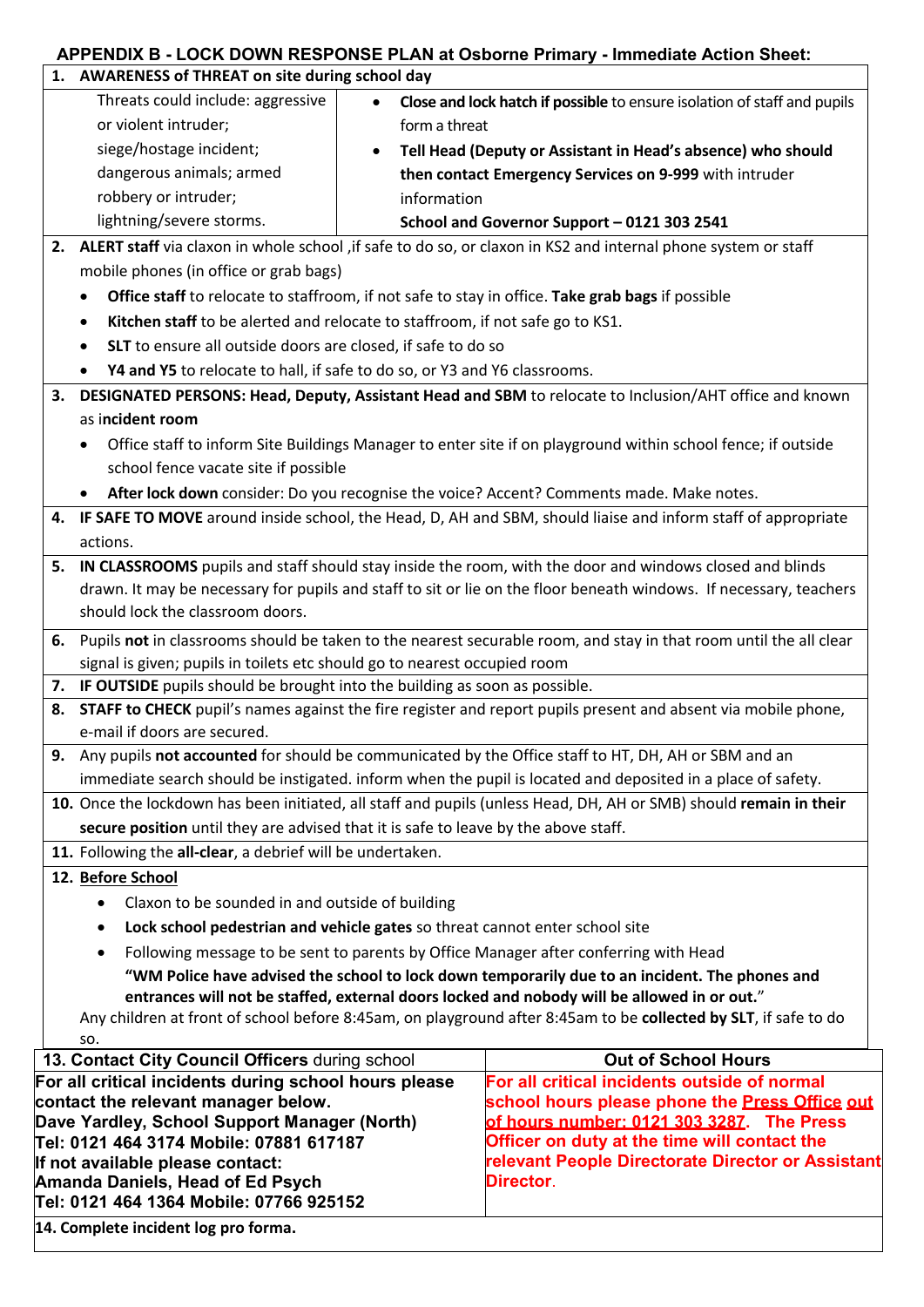**15. PRACTICE PROCEDURES** with just staff on first occasion. Annual practices. Recommendations noted and, where appropriate, incorporated into the procedures.

**Appendix C** 

#### **BOMB THREAT RESPONSE PLAN at Osborne Primary - Immediate Action Sheet:**

| 1. On receiving call                      |                                                       |  |  |
|-------------------------------------------|-------------------------------------------------------|--|--|
| Listen to caller without interruption     |                                                       |  |  |
| Obtain factual information where possible | Where is the bomb?                                    |  |  |
|                                           | What does it look like?                               |  |  |
|                                           | What time will it go off?                             |  |  |
| After phone call                          | Do you recognise the voice?                           |  |  |
|                                           | Any background noises?                                |  |  |
|                                           | Accent?                                               |  |  |
|                                           | Child or adult?                                       |  |  |
|                                           | Phone number (caller ID or 1471)                      |  |  |
|                                           | Date and time of call                                 |  |  |
|                                           | Other notes                                           |  |  |
| Tell Head Teacher (Deputy or Assistant    | They will contact the Police on 9-999 and provide the |  |  |
| in Head's absence)                        | information recorded above                            |  |  |
| Evacuate school                           | If safe and necessary                                 |  |  |

| 2. If call is before School                                                                          |  |  |  |
|------------------------------------------------------------------------------------------------------|--|--|--|
| Lock school pedestrian and vehicle gates so children or late arrivals cannot enter site.             |  |  |  |
| SLT at corner of Osborne/Station Road and Station Road/High Street/ Sutton Road notifying parents to |  |  |  |
| await a Group Call text of further information.                                                      |  |  |  |
| 'WM Police have advised the school to shut<br>Message to be sent by Office Manager after conferring  |  |  |  |
| temporarily due to an incident.'<br>with Head. Must not be sent from school site                     |  |  |  |
| Office staff to take evacuation card to all staff                                                    |  |  |  |
| KS2 – front of school<br>Office staff to ensure all staff are present at evacuation                  |  |  |  |
| KS1 - playground double gates<br>point and all staff leave site to gather at Annexe                  |  |  |  |
| Office staff to take grab bag(s)                                                                     |  |  |  |
| Any children on site without an adult are to go to the Annexe with school staff                      |  |  |  |
| Any children on site with an adult are asked to leave and to wait for a text message from school     |  |  |  |
| SLT organise staff to collect and look after pupils                                                  |  |  |  |

| 3. If call is during School Day                                                                    |                                                                                                              |  |  |
|----------------------------------------------------------------------------------------------------|--------------------------------------------------------------------------------------------------------------|--|--|
| Office staff to take <b>evacuation card</b> to all each classroom                                  |                                                                                                              |  |  |
| If during class - Class teachers / TA to take $ $ KS2 – front of school                            |                                                                                                              |  |  |
| children to evacuation point                                                                       | KS1 - playground double gates                                                                                |  |  |
| If during break / lunch $-$ Class teacher / TA or                                                  |                                                                                                              |  |  |
| SLT / Lunchtime supervisor to collect children                                                     |                                                                                                              |  |  |
| and lead to evacuation point                                                                       |                                                                                                              |  |  |
| Office staff to take grab bag(s)                                                                   |                                                                                                              |  |  |
|                                                                                                    | Class teachers (or supervising adult) to take $\vert$ Once all children are accounted for, immediately leave |  |  |
| register call                                                                                      | site via Station Road and proceed to Annexe                                                                  |  |  |
| Building Site Manager / Office staff to lock pedestrian and vehicle gates (between 11 am and 3 pm) |                                                                                                              |  |  |
| SBM to call ahead of evacuation - 0121 373 1793<br>If necessary, relocate to The Abbey             |                                                                                                              |  |  |

| 4. Incident room allocated with a dedicated phone line if possible |             |
|--------------------------------------------------------------------|-------------|
| Parent Room, Annexe                                                | 1 Tel: 0121 |

| 5. Contact City Council Officers                                                          |                      |
|-------------------------------------------------------------------------------------------|----------------------|
| <b>During School Hours</b>                                                                | Tel: 0121 464 3174   |
| Dave Yardley, School Support Manager (NORTH)                                              | Mobile: 07881 617187 |
| If above is not available, please contact Amanda Daniels, Head of Ed   Tel: 0121 464 1364 |                      |
| Psych                                                                                     | Mobile: 07766 925152 |
| Out of School Hours                                                                       | Tel: 0121 303 3287   |
| Press Office (they will contact the relevant Director / Assistant                         |                      |